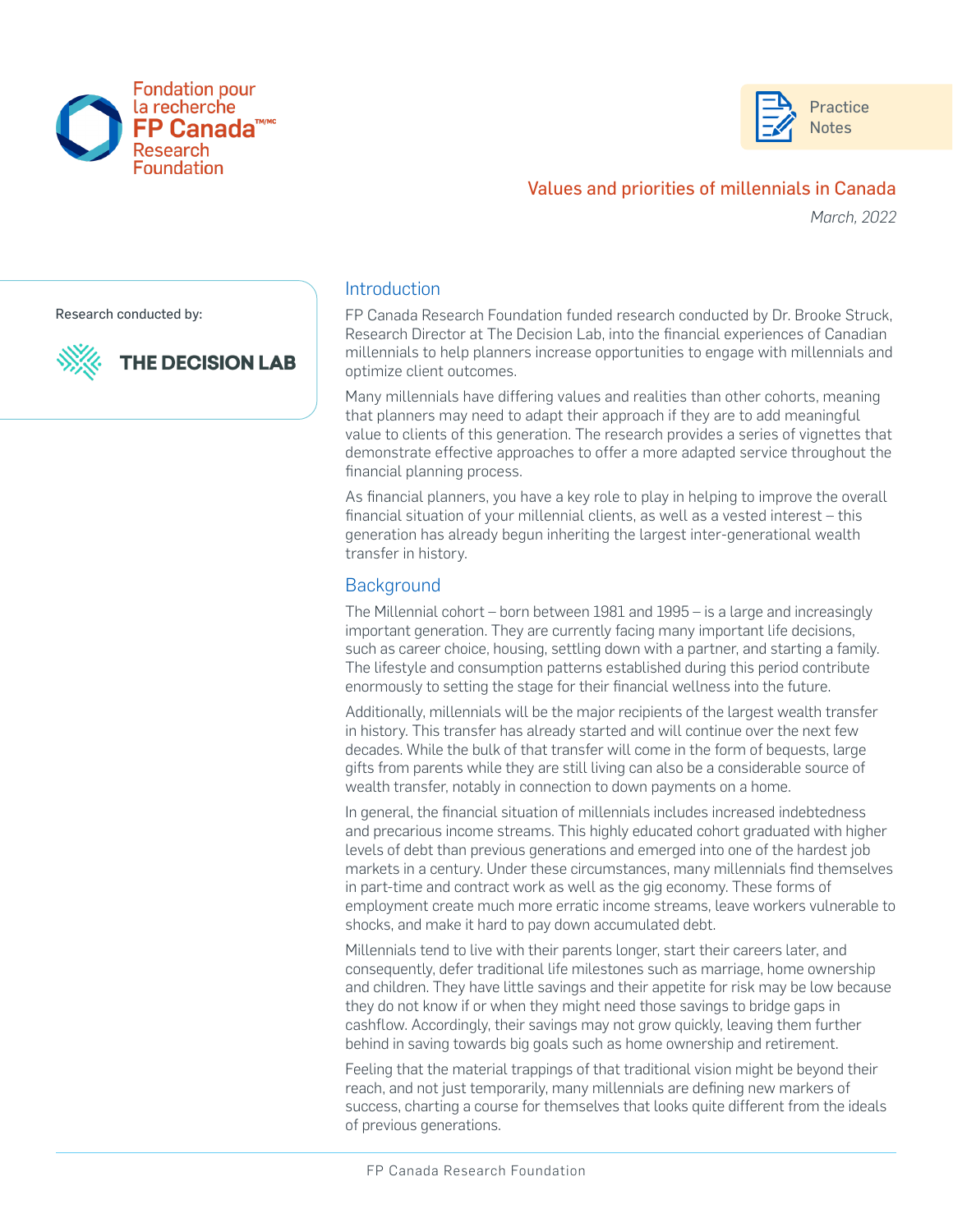The values and priorities of millennials have, in some cases, shifted away from material possessions (more characteristic of Boomers and Gen X) and towards experiences and short-lived moments. Millennials may also have a strong sense of social responsibility, seeking to have their purchasing decisions, employment, lifestyle choices and investments reflect their values of equality, justice, and ecological responsibility.

## Tips for Practice

Financial planners should be aware of some of the unique challenges and opportunities of the millennial generation so that they can help optimize outcomes of engaging with this group. The practice tips provided in this section are summarized in four sections which generally map to the stages of the financial planning process: engaging the client, conducting discovery, making recommendations and supporting implementation.

### 1. Engaging the Client

Planners should understand that millennials:

- readily engage with mobile technologies and digital tools. While they see an important role for human planners, they expect financial planning services to be delivered efficiently and conveniently, including through the use of virtual meeting tools.
- tend to have different markers of success than other cohorts; planners should understand their clients' definition of financial independence and success to determine a benchmark against which they can measure progress over the course of the engagement.
- want somebody to be "in their corner" -- someone they can rely on to act in their best interests as millennials tend to lack trust in large financial institutions. Planners should approach this cohort with particular sensitivity to their lack of trust, rather than through the lens of financial products and services because millennial clients are likely to be especially wary of professionals who offer them products or services that are not clearly a strong fit with their situation.
- may prioritize financial management and risk management services rather than the more traditional investment and retirement planning services.
- are not averse to paying fees providing they see value in the services provided; convenience and personalization are highly valued for this cohort.
- may have parents who represent a significant percentage of planners' client base. Planners can help ensure the continuity of client relationships by showing interest and getting to know the millennial children of existing clients and demonstrating their genuine interest in getting to know what matters to the younger generation.
- may feel their finances are controlling them. Gauge their self-efficacy toward achieving their goals by asking about their level of confidence in their ability to achieve the things they aspire to, even in the short-term.

#### 2. Conducting Discovery

Planners should:

• consider opportunities to work collaboratively with their millennial clients during the discovery process, including by leveraging online and virtual meeting tools.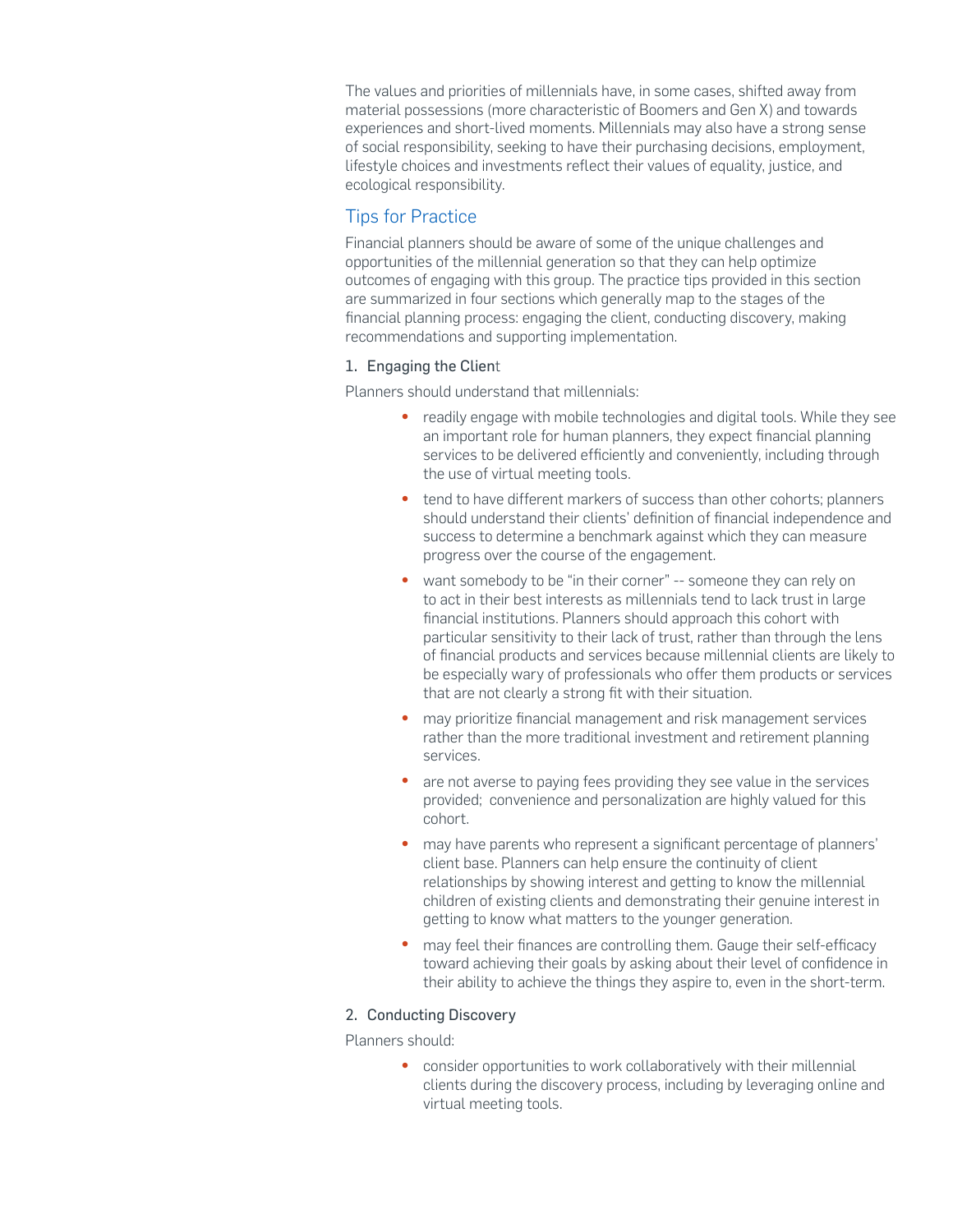- ask questions to understand where their clients might be encountering money challenges connected to income stability and volatility and to determine the extent that debt is dragging on their monthly cashflow.
- be mindful not to assume that a millennial who carries high debt or has low savings is lacking in financial literacy. Millennials may not be lacking in financial knowledge or discipline, but in opportunity.
- ask about existing risk protections in place to determine an appropriate level of contingency funds because traditional protections for sickness and job loss may not be available to many millennials.
- be supportive and non-judgemental even when the goals of their millennial clients conflict with planners' own views of what is important; millennials often define different goals for their lives.

### 3. Making Recommendations and Developing the Financial Plan

Planners should:

- help clients who may be struggling with volatile income or significant debt by helping them shore up their day-to-day finances, including consolidating debts to minimize costs and streamlining repayments, before working towards longer-term goals.
- ensure tax filings are current where a client may be engaged in the gig economy to ensure receipt of income-tested benefits and credits, such as the HST/GST credit. If education-related debt exists, qualifying student loan interest is tax-deductible for up to five preceding years.
- consider that with housing inflation and precarious finances on the rise, renting can be a more financially viable and appropriate option for millennials than home ownership; growing wealth for their futures may need to be balanced with flexibility in the short term.
- consider that where millennial clients may be struggling to get their careers firmly in place and where they may have unpredictable income, the more flexible TFSA may be better suited for savings than a RRSP.
- not assume that because millennials are young, they have long time horizons and therefore high tolerance for investment risk; they have grown up in an investment market with very high market volatility.
- remain aware that millennials with precarious income may rely more heavily on cash buffers in the form of emergency funds and liquid, risk-free investments.
- address insurance coverage for income protection and life insurance where resources to rely on may be lacking in the event of disability or premature death.
- place greater emphasis on inheritances and consider the possibility of inter-vivos gifts from parents, where appropriate.
- position any additional services offered when delivering the plan as optional but clearly valuable, to avoid the perception of a "hidden fee" (a service that's actually required rather than optional in order to unlock value) or "useless upsell" (a service that has little value to offer and is therefore perceived as being pushed on the client for other reasons), both of which will be poorly received by this value-seeking group.